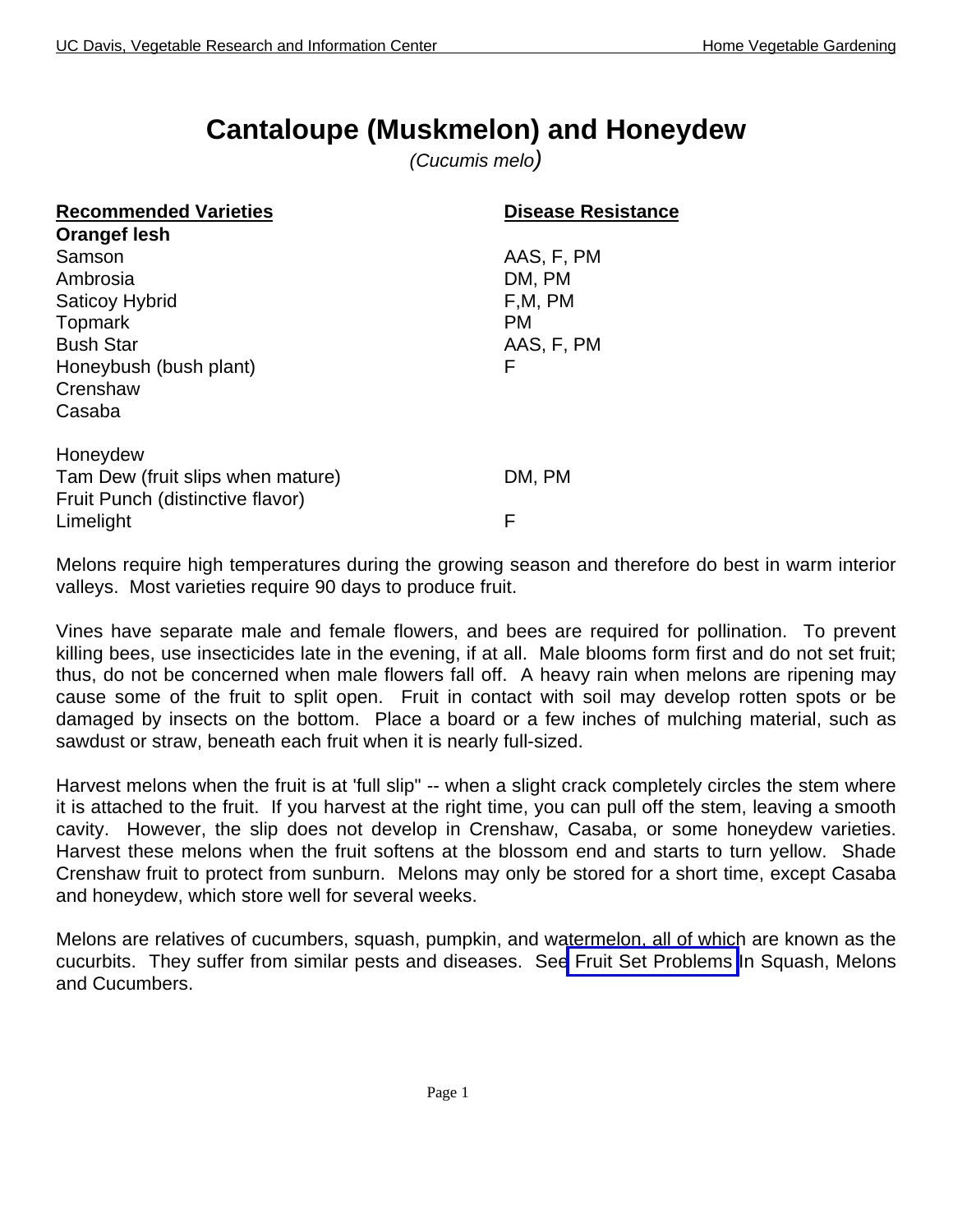| <b>Nutritional Value of Cantaloupe</b> |  |
|----------------------------------------|--|
|----------------------------------------|--|

| Serving size:        | $1/2$ cup, cubes | <b>Primary Nutrients</b> |                   | %RDA(m)           | %RDA(f) |
|----------------------|------------------|--------------------------|-------------------|-------------------|---------|
| Calories             | 57               | Vitamin C                | 68 mg             | 113               | 21      |
| Fat                  | 0.4 <sub>g</sub> | Vitamin A                | 516 RE            | 52                | 65      |
| Calories from fat    | 6%               | <b>Folic Acid</b>        | 27 mcg            | 14                | 15      |
| Cholesterol          | 0                | Vitamin B6               | $0.18$ mg         | 9                 | 11      |
| Sodium               | 14 $mg$          | Magnesium                | $17 \text{ mg}$   | 5                 | 6       |
| Protein              | 1.4 g            | <b>Niacin</b>            | 0.9 <sub>mg</sub> | 5                 | 6       |
| Carbohydrate         | 13.4 g           |                          |                   |                   |         |
| <b>Dietary Fiber</b> | 1.3 <sub>g</sub> |                          |                   | % Min Requirement |         |
|                      |                  | Potassium                | 494 mg            |                   | 25      |

#### **Nutritional Value of Honeydew (green flesh)**

| Serving size:     | $1/2$ cup, cubes | <b>Primary Nutrients</b> |        | %RDA(m) | %RDA(f)           |
|-------------------|------------------|--------------------------|--------|---------|-------------------|
| Calories          | 60               | Vitamin C                | 42 mg  | 70      | 70                |
| Fat               | 0.2 <sub>q</sub> |                          |        |         |                   |
| Calories from fat | 3%               |                          |        |         |                   |
| Cholesterol       |                  |                          |        |         |                   |
| Sodium            | 17 $mg$          |                          |        |         |                   |
| Protein           | 0.8 <sub>g</sub> |                          |        |         |                   |
| Carbohydrate      | 15.6 g           |                          |        |         | % Min Requirement |
|                   |                  | Potassium                | 461 mg |         | 23                |

#### **Problem Diagnosis for Cantaloupe**

| <b>What the Problem</b><br><b>Looks Like</b>                                                                                                     | <b>Probable Cause</b> | <b>Comments</b>        |
|--------------------------------------------------------------------------------------------------------------------------------------------------|-----------------------|------------------------|
| Deformed, curled leaves.<br>Small, soft-bodied insects<br>on undersides of leaves.                                                               | Aphids                | Use insecticidal soap. |
| Sticky honeydew or black,<br>sooty mold may be present.                                                                                          |                       |                        |
| Fine stippling on leaves.<br>Yellow or brown leaves.<br>Leaf undersides are silver-gray<br>with fine webbing and yellow,<br>orange, or red dots. | Spider mites          | Use oil or soap spray. |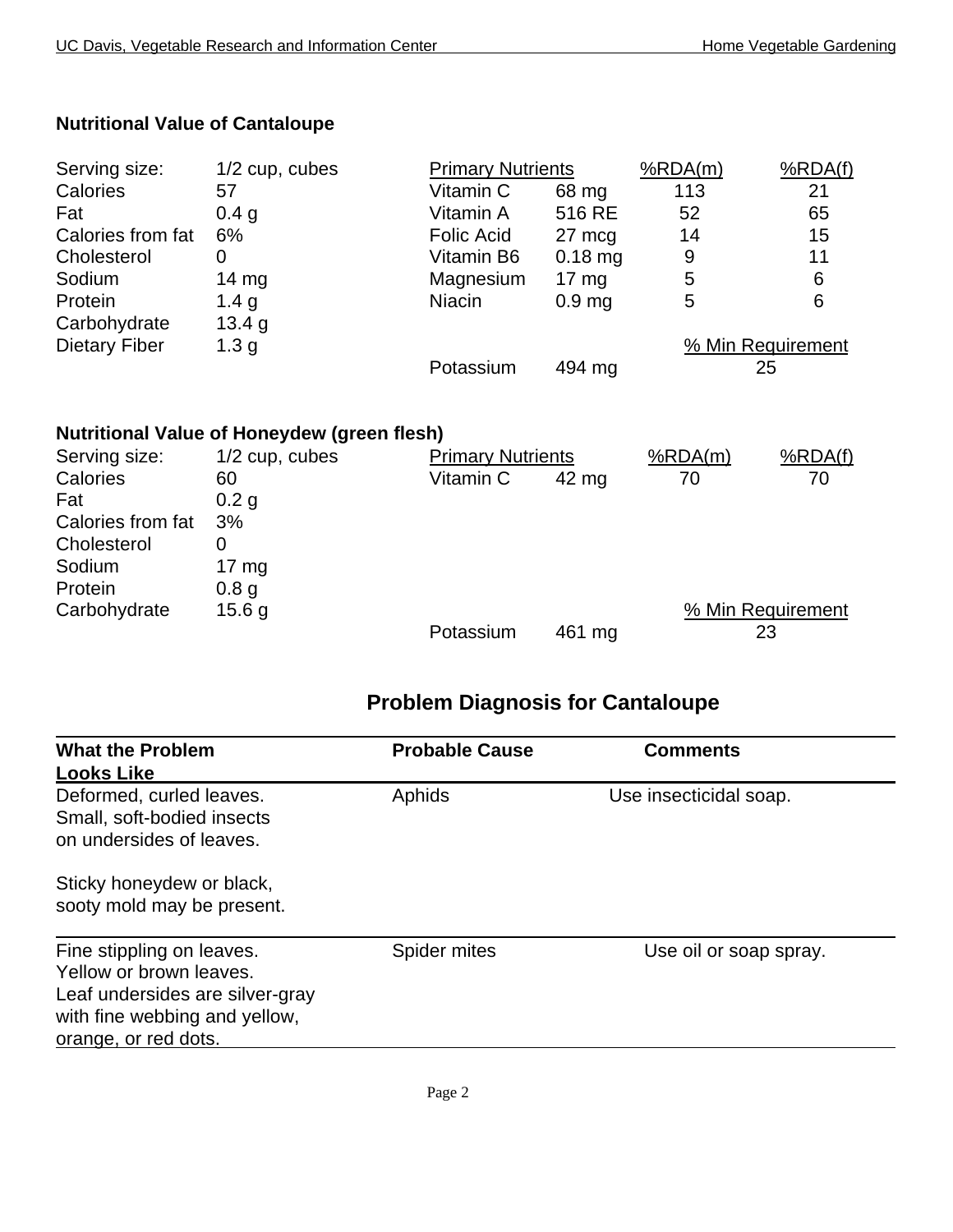## **Problem Diagnosis for Cantaloupe (continued)**

| <b>What the Problem</b><br><b>Looks Like</b>                                                                                              | <b>Probable Cause</b>                                                                          | <b>Comments</b>                                                                                                                                 |
|-------------------------------------------------------------------------------------------------------------------------------------------|------------------------------------------------------------------------------------------------|-------------------------------------------------------------------------------------------------------------------------------------------------|
| Leaves turn yellow. Honeydew<br>or sooty mold present. Clouds<br>of tiny while insects fly up<br>when plant is disturbed                  | Whiteflies                                                                                     | Remove infested plants as<br>quickly as possible. Remove<br>lower, infested leaves of                                                           |
| Coarse, while stippling on<br>upper surface of leaves.<br>Leaves may turn brown.                                                          | Leafhoppers                                                                                    |                                                                                                                                                 |
| Blotches or tunnels on leaves                                                                                                             | Leafminers                                                                                     |                                                                                                                                                 |
| Angular necrotic areas<br>on leaves.                                                                                                      | Angular leafspot<br>(caused by bacterium<br>that spreads in water)                             | Avoid wetting foliage<br>with irrigation water.                                                                                                 |
| Swelling, beads on roots.<br>Wilted plants. Poor yields                                                                                   | Nematodes                                                                                      | Rotate crops. Use soil.<br>solarization techniques                                                                                              |
| Holes chewed in leaves<br>Scarring of runners, young<br>fruit, and crown. Wilting.<br>Beetles are visible.                                | <b>Cucumber beetles</b><br>(Beetles are yellow-green<br>with black stripes or spots.)          | Use pyrethrins                                                                                                                                  |
| Leaves have small specks that<br>turn yellow, then brown. Vines<br>wilt from point of attack to<br>end of vine.                           | Squash bug                                                                                     | Trap adults beneath boards<br>in spring. Turn over boards<br>in a.m. and kill bugs. Pick<br>off. adults, young, egg<br>masses                   |
| White, powdery spots on leaves<br>and stems. Spots may enlarge<br>and completely cover leaf.<br>Defoliation may occur.<br>Yields reduced. | Powdery mildew<br>(Spores of powdery mildew<br>fungus are spread by wind<br>and air currents.) | Disease is less severe in hot,<br>dry weather. Use resistant<br>varieties. Dusting with sulfur<br>can be effective. Remove<br>old plant debris. |
| Yellow spots on upper leaf<br>surfaces. Grayish, fuzzy<br>growth on undersides of spots.                                                  | Downy mildew<br>(caused by fungus disease)                                                     | Use resistant varieties.<br>Remove old plant debris.                                                                                            |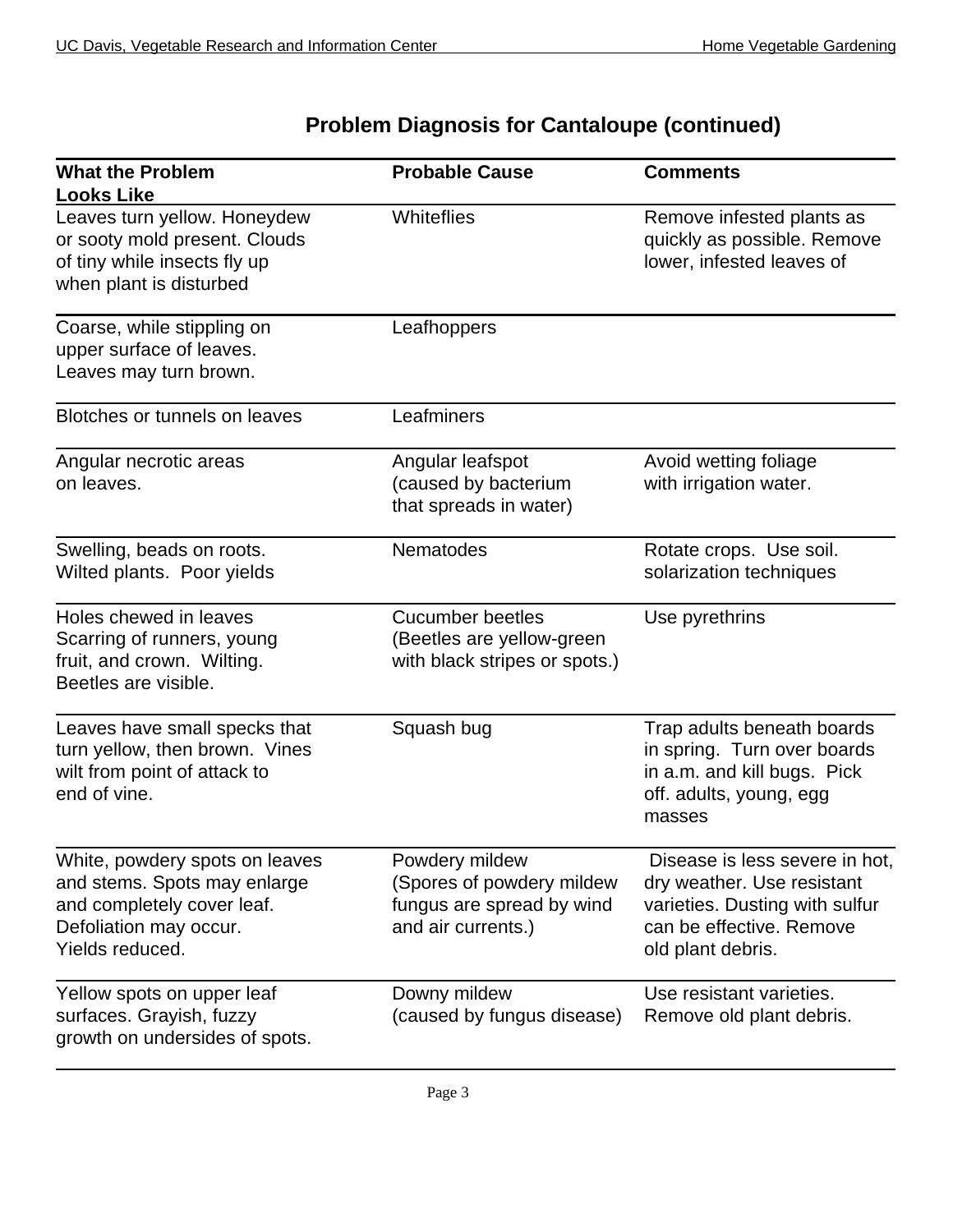| <b>What the Problem</b><br><b>Looks Like</b>                                                                                                                      | <b>Probable Cause</b>                                                          | <b>Comments</b>                                                                                                                                                                  |
|-------------------------------------------------------------------------------------------------------------------------------------------------------------------|--------------------------------------------------------------------------------|----------------------------------------------------------------------------------------------------------------------------------------------------------------------------------|
| Stunted plants, small leaves<br>with irregularly shaped light<br>and dark spots (mottled).<br><b>Yields reduced</b>                                               | Mosaic virus<br>(transmitted by aphids)                                        | Remove infected plants as<br>soon as detected. Control<br>aphids. Control weeds.<br>Aluminum foil is effective as<br>soil mulch to reduce infection<br>Deformed fruit is edible. |
| Poor fruit set                                                                                                                                                    | Insufficient pollination<br>Lack of bee pollinators                            | Hand-pollinate using artists<br>paintbrush if you have too<br>few bee pollinators. Bee<br>activity may be low due to<br>cool weather or insecticides.                            |
| Misshapen or bitter fruit                                                                                                                                         | Inadequate pollination<br>Dry soil or high temperatures<br>Poor soil fertility | See comments above.<br>Supply water.<br>Get soil tested.                                                                                                                         |
| Poor flavor<br>Lack of sweetness                                                                                                                                  | Poor soil fertility<br>Low potassium, magnesium<br>or boron.                   | Get soil tested and adjust<br>fertilizer.                                                                                                                                        |
| Plants wilt and die, beginning<br>with older crown leaves.<br>Light brown streaks occur inside<br>lower stem, runners and root.<br>Visible when split lengthwise. | Verticillium wilt<br>(caused by Verticillium<br>fungus)                        | Rotate. Avoid soil previously<br>planted in potatoes, peppers,<br>eggplant, tomatoes, and<br>cucurbits.                                                                          |
| Plants wilt suddenly.<br>Roots rot.                                                                                                                               | Sudden wilt (Caused by<br>Pythium fungus)                                      | Avoid water stress after fruit<br>set. Avoid wetting soil to the<br>crown. Improve drainage.<br>Plant on raised beds.                                                            |
| Runners turn yellow and will.<br>Entire plant collapses. One-<br>sided brown lesion may form on<br>affected runner for 1 - 2 ft.                                  | Fusarium wilt<br>(caused by Fusarium fungus) Rotate out of cantaloupe          | Use resistant varieties.<br>for 5 years.                                                                                                                                         |

## **Problem Diagnosis for Cantaloupe (continued)**